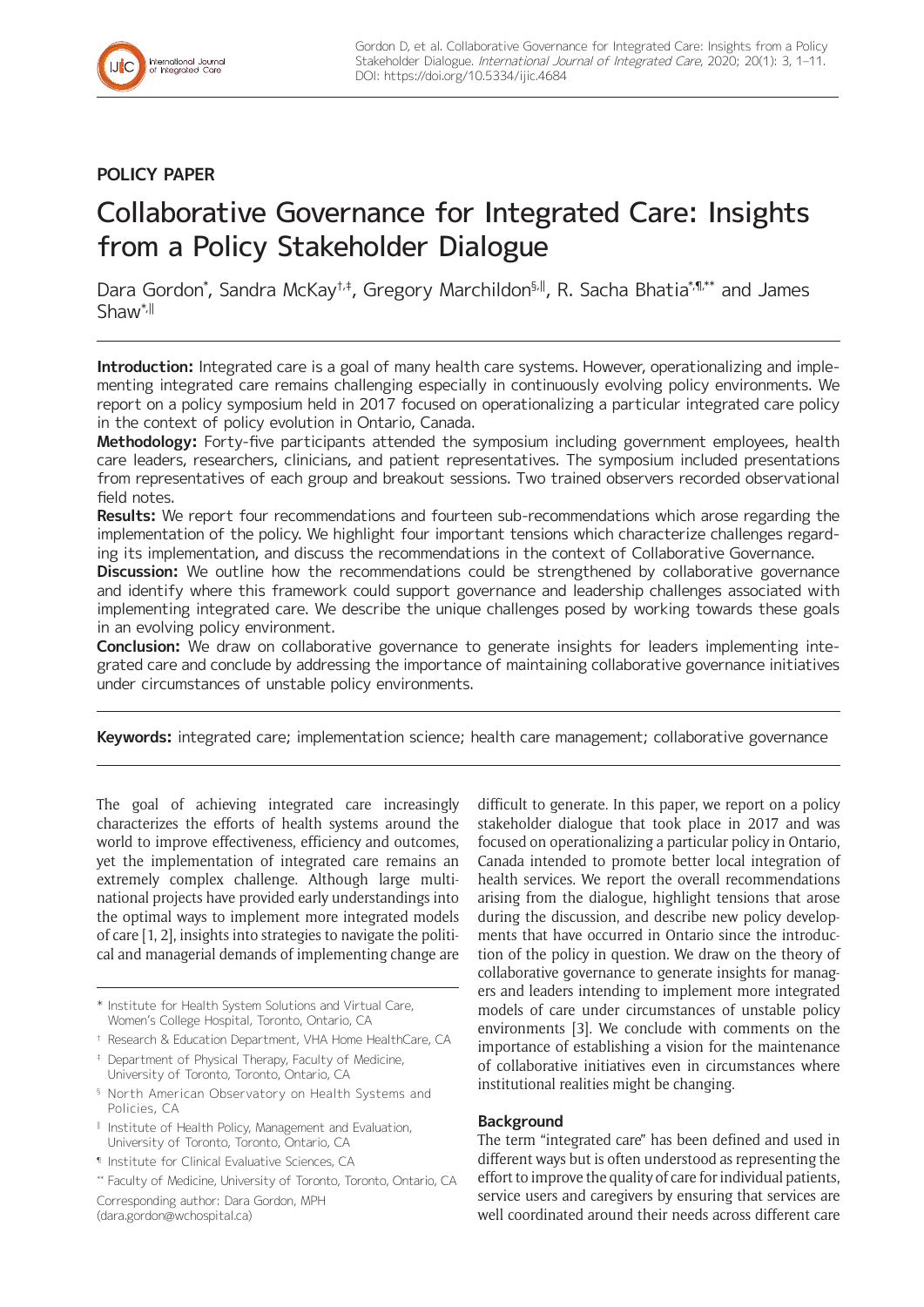environments [4]. In his seminal paper defining integrated care, Leutz suggested that integration is required at many levels: "the means of integration include joint planning, training, decision making… information systems, purchasing, screening and referral, care planning, benefit coverage, service delivery, monitoring, and feedback" [5]. A more recent review of 7 integrated care programs in Australia, New Zealand, the Netherlands, the UK, Sweden, USA, and Canada, showed that all involved bottom-up innovation driven by local needs, and highlighted five key components of integrated care. These were: (1) a single point of entry, (2) holistic care assessments, (3) comprehensive care planning, (4) care co-ordination and (5) a well-connected provider network [4]. The basic consensus in the integrated care literature appears to be that without integration at various levels and of various types (e.g., clinical, normative, functional, etc), "all aspects of health care performance [would] suffer. Patients get lost, needed services fail to be delivered, or are delayed, quality and patient satisfaction decline[s], and the potential for costeffectiveness diminishes" [6, 7].

## **A Focus on Governance**

In our paper we are focused on the governance challenges faced by managers and other health care leaders as they work to foster more integrated health care delivery in the face of changing policy environments. The term governance has been used in a wide variety of ways across disciplines [8]. In discussions of public services, the term has largely been used to represent a shift away from historical, heavily bureaucratic forms of government toward a growing emphasis on decentralized decision-making guided by performance measurement and related sanctions [9, 10]. We treat governance as the interface between the system-wide rules of governmental policy and the stra-

tegic decisions of organizational leaders, constituting a set of organizational policies and practices that construct the boundaries around acceptable organizational activity. In this way, governance includes the activities associated with ensuring an organization abides by governmental policy (such as achieving performance targets), and also the activities associated with carrying out its independently defined strategy (such as engaging in formal interorganizational partnerships).

We frame our analysis of governance issues for integrated care specifically in relation to the framework of Collaborative Governance [3, 11]. Ansell and Gash (2008) presented a model of collaborative governance that represents the synthesis of a wide range of existing literature addressing the topic of collaborative governance from various perspectives (see **Figure 1**, reproduced with permission). The model outlines a robust framework for collaborative governance which specifies the conditions, inputs, and the iterative core process necessary for successful collaboration between multi-sector stakeholders from public and private agencies working to address complex policy reform initiatives [3]. The collaborative governance framework provides an ideal approach to understanding the governance challenges associated with efforts to promote more integrated health and social care delivery.

Although more recent work on collaborative governance has provided an updated model of this concept [11, 12], we structured our analysis using Ansell and Gash's (2008) description. The primary reason for this is that the concept of a collaborative governance "regime" did not appear to resonate with our substantive domain of inquiry. Emerson et al [11] explain that a collaborative governance regime is central to their modified framework, and should be understood as "the particular mode of, or system for, public decision making in which



**Figure 1:** Ansell and Gash (2008) Model of Collaborative Governance (Reproduced with permission).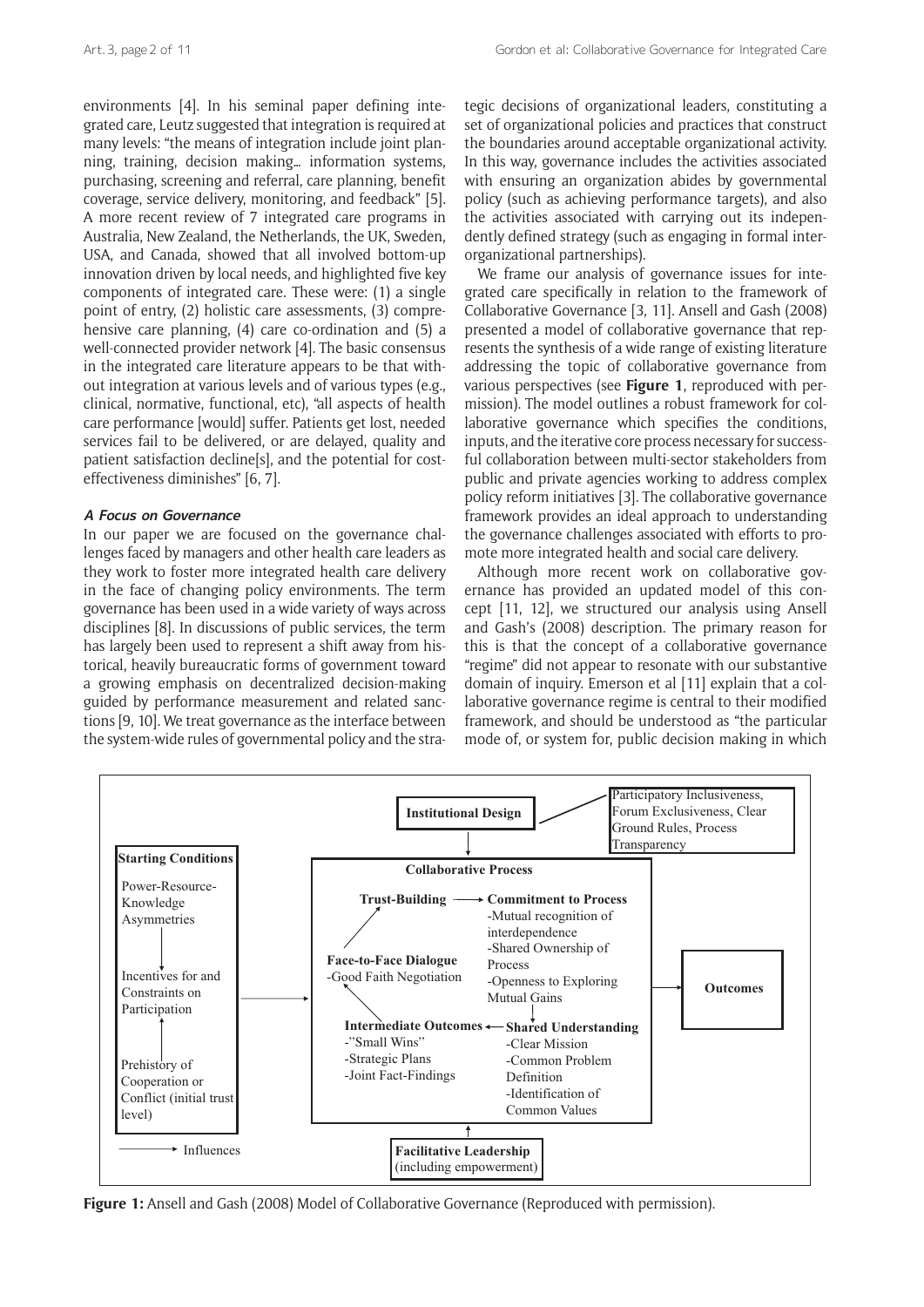cross-boundary collaboration represents the prevailing pattern of behavior and activity." (p. 6). We did not begin our analysis assuming that cross-boundary collaboration was a prevailing pattern of behavior, but on the contrary, wanted to use the collaborative governance framework to specify where opportunities would exist to enhance the collaborative decision-making practices of those involved in implementing integrated care policy. As such, we used the more basic descriptive framework of Ansell and Gash [3], which outlines the particular activities and institutional arrangements that could promote more collaborative governance activity at the outset of an implementation initiative.

Four broad concepts are outlined in Ansell and Gash's paper: starting conditions, institutional design, leadership, and collaborative process [3]. The authors view the collaborative process concepts as the core features of the model and describe the starting conditions, institutional design, and leadership influences as being critical contributions to sustainable collaboration. One further benefit of Ansell and Gash's collaborative governance model is its relevance to the phase of collaboration *building*, as opposed to the ongoing maintenance of collaborative networks [3]. This point further illustrates its relevance to the organizational challenges of implementing changes in organizational practices related to adopting integrated care. In this section, we provide a brief overview of each element of the collaborative governance model.

#### **Starting Conditions**

In the model, starting conditions "set the basic level of trust, conflict, and social capital that become resources or liabilities during collaboration". The authors synthesized the starting conditions, which heavily influence the resulting cooperation among stakeholders, into three influences: (a) imbalances between the resources or power of different stakeholders, (b) the incentives that stakeholders have to collaborate, and (c) the past history of conflict or cooperation among stakeholders.

#### **Institutional Design**

Institutional design sets the basic ground rules under which collaboration takes place [3] including the protocols for collaboration, which are critical for the procedural legitimacy of the collaborative process [3]. Collaborative governance is positioned in the model as requiring inclusivity of any stakeholder group that is involved, and transparency about collaboration agreements and processes helps remind stakeholders that the process is fair, equitable and open [3].

#### **Facilitative Leadership**

Facilitative leadership is described as providing essential mediation and facilitation for the collaborative process since it brings stakeholders together and can steer them through challenging components of the collaborative process. This type of leadership also facilitates empowerment of stakeholders and supports weaker stakeholders as it can produce a "balance of power" and can help stakeholders explore possibilities for mutual gain [3].

#### **The Collaborative Process**

The collaborative process itself is iterative and involves stages of communication, trust, commitment, understanding, and outcomes. Ansell and Gash (2008) describe this process as consensus-oriented and allowing for direct dialogue, which is necessary for stakeholders to identify opportunities for mutual gain. A lack of trust among stakeholders is often a common starting point with regards to the collaborative process, especially when there has been a prehistory of antagonism. Ansell and Gash (2008) suggest that good collaborative leaders recognize early on that they must build trust among stakeholders or they will risk efforts of some stakeholders to manipulate the process.

Stakeholders' level of commitment to collaboration is a key influence in explaining success or failure. Weak commitment from public agencies to collaboration, particularly at the senior level, is problematic. Engaging in collaborative governance shifts the "ownership" of decision-making from the agency to the stakeholders involved. Shared understanding among these stakeholders is related to defining a common mission, purpose, objectives or aims. Its ultimate goal is to come to agreement on a definition of the problem. Ansell and Gash explain that "collaboration is more likely to occur when the possible purposes and advantages of collaboration are relatively concrete" and can result in intermediate outcomes or "small wins" [3]. Tangible outputs are essential for building the momentum of the on-going collaboration.

Collaborative governance is a model that outlines in some detail the many challenges associated with promoting and institutionalizing collaboration between healthrelated organizations. The historical imbalances in funding and power between physician-focused organizations such as hospitals and nursing/rehabilitation-focused organizations such as home health care is a widely acknowledged tension in many health systems. How this and other tensions can be better understood, agreed upon, and overcome by individuals and organizations intending to work more closely together to provide better care has been an under-represented challenge in the literature on integrated care [13]. In our paper, we focus specifically on identifying potential strategies to enable better interorganizational collaboration through collaborative governance mechanisms, particularly under circumstances of evolving policy environments.

#### **The Policy Setting: Ontario, Canada**

Ontario is the largest Province in Canada, with a population of over 13 million people, with two urban centres containing over 1 million people, and a number of smaller urban centres dispersed over a very large geographic area. Recent estimates suggest that 59.6% of the population of Ontario lives in urban environments, 9–13% live in small to medium suburban environments, and 18.7% in rural and remote environments [14]. Despite efforts to improve integration, the health care system in the province of Ontario remains fragmented. Ontario, like provinces in the rest of Canada, operates a publicly funded, single-payer health care system for hospital, diagnostic and medical care services in addition to funding long-term care, home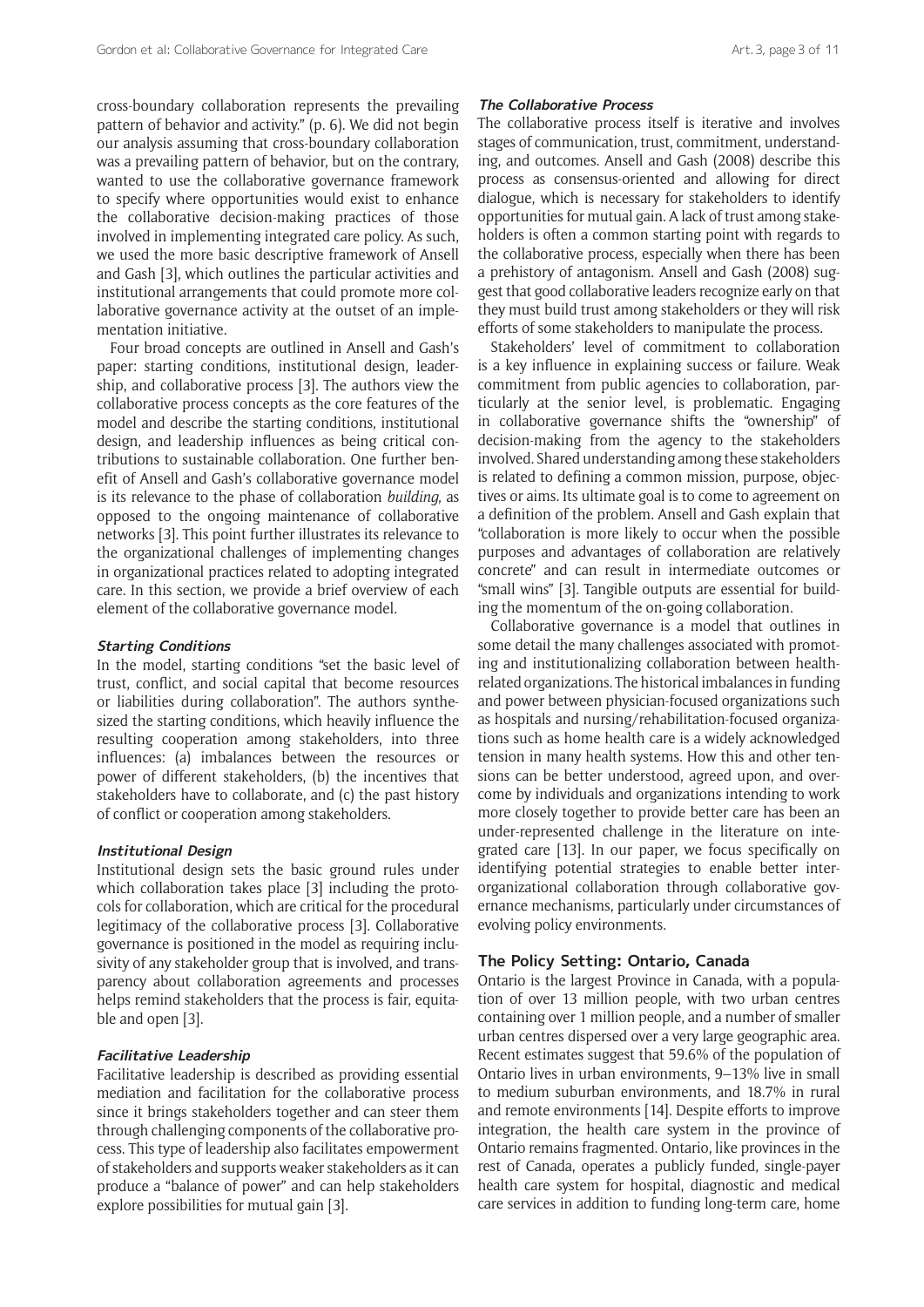care, and limited pharmaceutical coverage. Within this system, most hospitals as well as other health care organizations and physicians are private entities that offer publicly funded services. The health system structure often leads to care being delivered in a highly siloed manner, with little coordination between health care providers, hospitals, home and community care, and other social services.

In the end of 2016, the Ontario government passed *Bill 41: An Act to amend various Acts in the interest of patientcentred care* (referred to simply as Bill 41 or Patients First in this paper) to improve integration of services and service delivery. The Bill outlined several key focus areas, including: (1) effective integration of services and greater equity, (2) timely access to, and better integration of, primary care and (3) more consistent and accessible home and community care. There was widespread recognition following the introduction of this policy that its implementation would pose a number of important challenges. This recognition was the primary motivation for the symposium that is the focus of this paper, described in more detail in the next section.

Bill 41 was a complex piece of legislation amending a variety of existing policies, but two features of the policy are key to its central objective of achieving more integrated, patient-centered care. First, the policy mandated the organizational integration of two previously existing groups of agencies, wherein the 14 Community Care Access Centres (public arms-length agencies responsible for commissioning home care services from a range of private home health care provider agencies) were to be absorbed by the 14 Local Health Integration Networks (LHIN, responsible for commissioning and integrating health care services in local regions). The purpose of this change was to reduce bureaucracy and streamline local health system planning, theoretically enabling more efficient, integrated care in each region.

Second, the policy mandated the establishment of clearly defined sub-regions within each LHIN, such that local level data could be used to plan a complete scope of services required to meet the population health needs of more clearly defined local populations. Sub-regions would contain a median population size of 140,000 [15]. These sub-regions would work with existing integrated care programs and health care organizations to ensure that local communities' needs are being met through the delivery of integrated health and social care. The sub-regions did not come along with new mechanisms of paying for care. Instead, they were assigned new managerial roles that would sit within the LHIN as regional health system planners, providing leadership for various initiatives related to ensuring more coordinated care for people with the most complex health needs. In this way, the initiative was not about integrating budgets or integrating formal administrative structures at the organizational level. It was about using strategies of local planning to ensure that necessary services were working together in more coordinated ways for the patients most in need.

In June 2018, a Provincial election resulted in a change in governing party, raising questions about the interest of the new majority government in persisting with the recent changes made to health policy by the previous government in 2016. This uncertainty posed important challenges to the effort to implement integrated care, and in February 2019, new legislation was introduced that proposed further substantial changes to the health system. This new legislation, titled *Bill 74: An Act concerning the provision of health care, continuing Ontario Health and making consequential and related amendments and repeals*, explicitly addressed integrated care.

The two primary features of the policy were the establishment of a single agency responsible for several health system planning functions, and a new approach to providing funding for "integrated care delivery systems" that were loosely based on the Accountable Care Organization model arising from the United States of America. These integrated care delivery systems are intended to serve populations of approximately 350,000 people. These integrated care delivery systems are now referred to as "Ontario Health Teams", and will include a shared funding envelope for a range of services including primary care, mental health, home care, long term care and community services. Groups of organizations will develop applications to receive funds in this new way, and if successful, will then make collaborative decisions about how to spend those funds to better meet the needs of the communities in which they are situated. The demand to establish collaborative groups of organizations in Ontario Health Teams is distinct from the local collaborative arrangements that characterized "sub-regions" arising from Bill 41 as described in the previous section. As a result, previous efforts to better coordinate care around the needs of patients are at risk as organizations develop plans for more grandiose integration ambitions.

This brief description of recent health policy history in Ontario illustrates a number of changes to the structure of the health system specifically in relation to efforts to institutionalize integrated care in the province. The changes to services to be funded in a decentralized manner, size of population to be cared for in an integrated way, specific funding strategies, and forms of support provided to enable integration have changed substantially over a three year period. During this same period of time, organizational leaders and health care providers have been expected to persevere in developing and sustaining the inter-organizational relationships required to enact more integrated approaches to care. This policy context motivates the primary question we pose in this paper: What can organizational leaders learn from collaborative governance to strengthen their approaches to supporting integration initiatives in circumstances of policy evolution?

What are the challenges faced by organizational leaders working to implement integrated care in circumstances of policy evolution, and what collaborative governance strategies might be employed to enable more stable approaches to integrated care in such circumstances?

## **Methods**

In March of 2017, the Women's College Hospital Institute for Health System Solutions and Virtual Care (WIHV; an applied health systems research and innovation institute)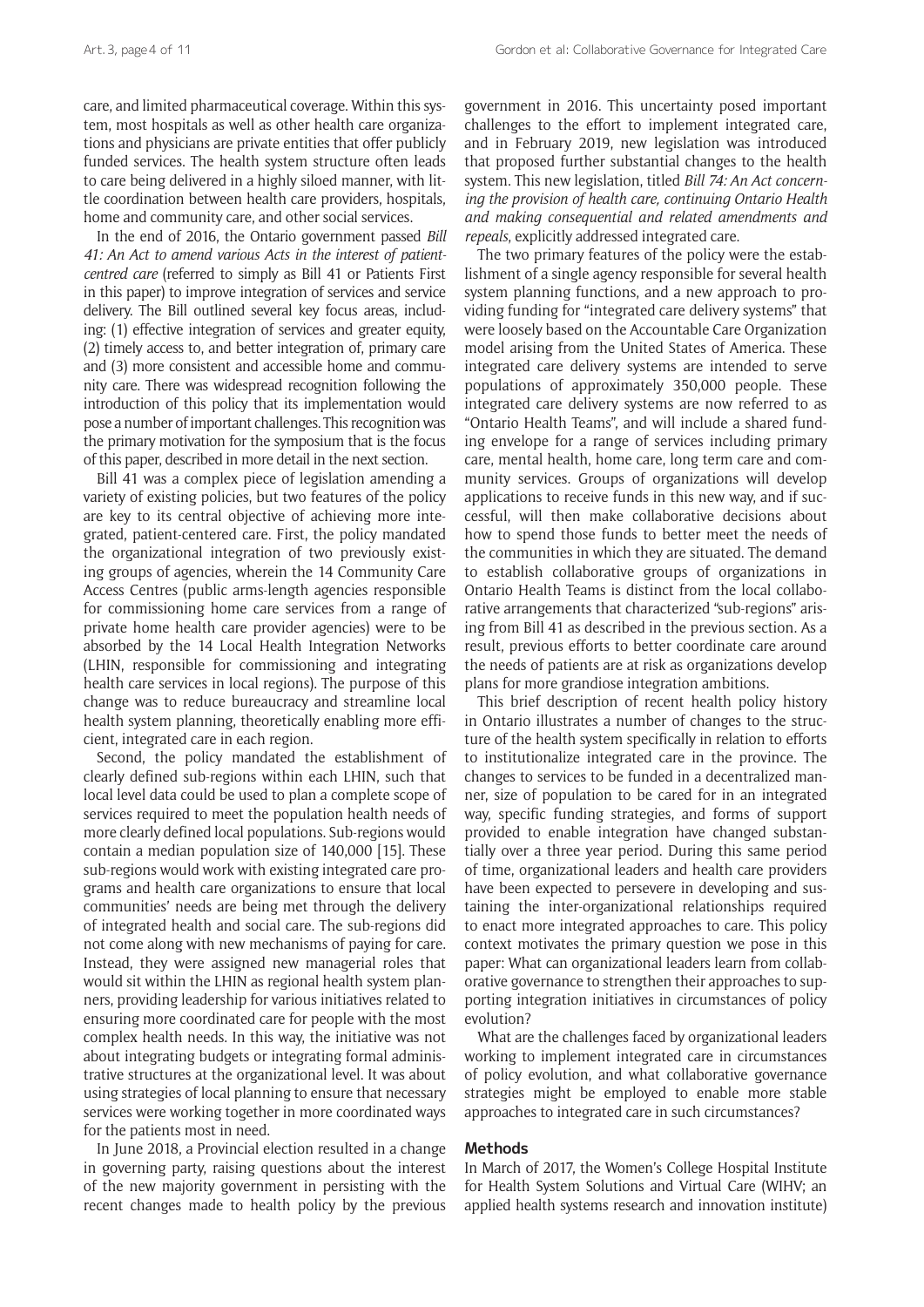co-hosted a stakeholder dialogue symposium, along with VHA Home Health Care (a home health care delivery organization) and the North American Observatory on Health Systems and Policies (a comparative health policy research institute) to discuss local-level strategies for implementing integrated care in Ontario, Canada. This symposium was explicitly planned and carried out to address the challenge of implementing the integrated care components of Bill 41.

The symposium engaged a diverse group of key stakeholders including patients and caregiver representatives, clinicians, leaders from health service organizations, leaders from homecare organizations, health system researchers, executives and managers from LHINs and hospitals, as well as municipal and provincial government representatives. Senior officials from both the political decision-making and bureaucratic offices of the provincial government overseeing the operationalization and implementation of this specific Bill were present.

Forty-five attendees were present at the symposium, including government employees ( $n = 7$ ), health care organizational leaders ( $n = 12$ ), researchers ( $n = 10$ ), clinicians ( $n = 6$ ), patient and caregiver representatives  $(n = 3)$ , and other stakeholders  $(n = 7)$ . The symposium was conducted under Chatham House Rules, meaning that the identities of the symposium participants were not recorded in order to help promote honest, productive dialogue. The symposium included structured presentations from representatives of each group, and breakout sessions focused on brainstorming related to key topics addressed in Bill 41. The discussion at the symposium was encouraged to be honest and forthcoming about the real challenges that would be faced in operationalizing the policy in practice. An agenda can be found in **Figure 2**. Observational field notes were recorded by two trained observers throughout the day and were synthesized into one final set of notes. Observational notetaking followed

## **Agenda**

#### **8:30–9:30: Introduction and overview**

- Introductions and general description of the day
- Brief remarks from invited guests
- Overview of Bill 41 and the Patients First policy initiative (MOHLTC representative)

#### **9:30–10:00: Patient and caregiver perspective on care coordination**

• A patient and caregiver share their experiences and provide suggestions and thoughts

#### **10:00–10:45: International lessons learned**

• A panel describing the clinical, implementation, and policy level lessons learned from international experience

#### **10:45–11:00: Break**

#### **11:00–11:30am: Primary care clinician panel**

- Primary care engagement panel on physicians perspectives regarding local integration with services, including home and community care
	- Group discussion

#### **11:30–12:15: Health care organizational leader panel**

- Organizational leaders discuss promises and challenges of sub-LHIN regions, including perspectives from (a) a home care agency, (b) a LHIN, and (c) primary care
	- Group discussion

## **12:15–1:00pm: Lunch**

## **1:00pm–2:00pm: Breakout sessions**

- Topics:
	- Clinical: how do we engage clinicians?
	- Governance and accountability
	- Mechanisms for success (IMIT, finance and incentives, patient voice, etc.)
- The purpose of breakout sessions will be to address the overarching topics outlined above, and other issues that have already arisen during symposium discussion. Breakout groups will be asked to produce lists of issues that are remaining to be addressed.

## **2:00–2:15pm: Break 2:15–3:15: Group Discussion 3:15–3:30pm: Closing Remarks**

**Figure 2:** Symposium Agenda.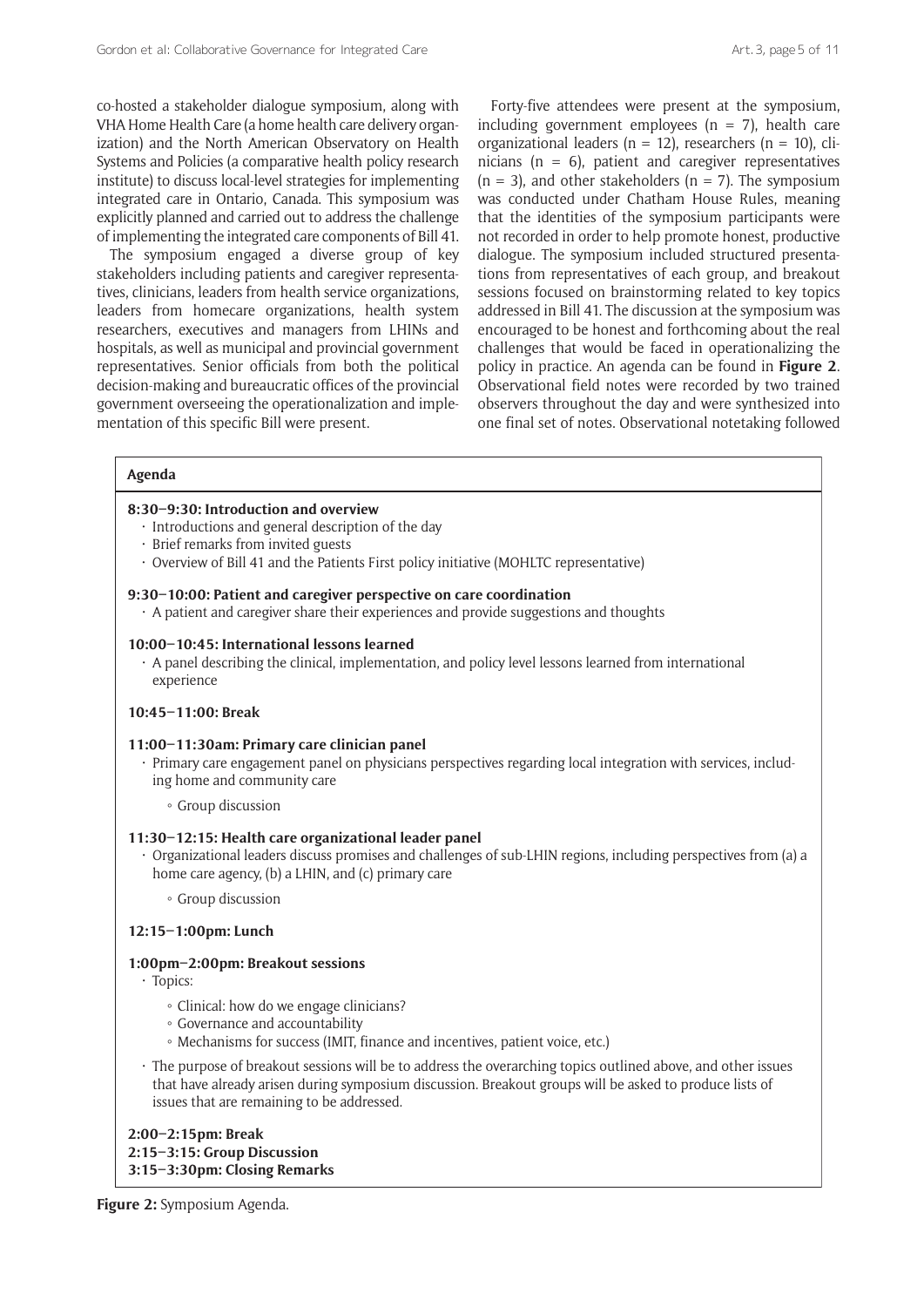the methods outlined by Hammersley and Atkinson (2007), focusing on capturing as much as possible the actual content of dialogue throughout the day [16].

## **Analysis**

Our analysis proceeded in three phases. First, we sought to identify basic descriptive themes from the symposium discussion that would represent the important points raised by stakeholders participating in the symposium dialogue. These themes are presented as the recommendations arising from the symposium, and are intended to be as closely aligned with the actual discussion held at the symposium as possible. The recommendations came directly from stakeholder participants. In a second phase of analysis, we identified the most important tensions raised by stakeholder participants in the workshop discussion. A number of tensions arose throughout the day, but we selected four to highlight in particular. The four tensions we highlight are those that were most frequently raised and generated the most extensive dialogue about the potential challenges related to implementing integrated care policy. Our effort to identify recommendations and tensions drew specifically on the work of Braun and Clarke (2006) providing guidance for the identification of semantic themes in qualitative data (i.e., those themes that are most practically significant for the research question of focus) [17]. The final phase of our analysis was to relate the recommendations that arose directly to the collaborative governance framework of Ansell and Gash [3]. We did so to identify where the effort to explicitly incorporate a collaborative governance approach could contribute unique insights into the governance and leadership challenges associated with implementing integrated care policy.

## **Results**

The symposium dialogue was characterized by multiple and sometimes conflicting stakeholder views, as representatives of different sectors brought their different interests and concerns to bear in discussion about the implementation of Bill 41 and integrated care more generally. In this results section we first present the recommendations that arose directly from stakeholder dialogue, and then what we understood to be the most important tensions. We relate the recommendations directly to the collaborative governance framework in the discussion section.

## **Stakeholder Dialogue Recommendations**

Four recommendations and fourteen related sub-recommendations emerged from our analysis overall (listed in **Box 1**). Recommendation 1 relates to developing strate-

## **Box 1:** Recommendations arising from Thematic Analysis of Policy Symposium

## **Recommendation #1: Enhance approaches to governance and accountability at the LHIN and sub-region levels to promote a more integrated patient experience of the health care system**

- 1.1 Encourage shared accountability arrangements between health care delivery organizations wherever possible, in order to enable more integrated patient experiences of the health care system.
- 1.2 Establish clinician-level accountability mechanisms for more integrated care.
- 1.3 Develop incentives to build collaborative relationships with non-health system stakeholders, in order to connect patients with all the services they need.

## **Recommendation #2: Establish metrics and measurement strategies that provide a clear picture of quality across the continuum of care, and reflect the perspective of patients, families and providers**

- 2.1 Patients and caregivers should be systematically engaged to help co-design priority metrics that can be used to guide the implementation of Patients First.
- 2.2 Build health care providers perspectives and experiences into the evaluation of Patients First.
- 2.3 Enable provider and manager access to performance data relevant to their local level of care delivery.

## **Recommendation #3: Leverage the sub-regions to enable health care providers to develop, scale and spread innovative strategies of care delivery**

- 3.1 Identify and share best practices for engaging health care providers in the local development of innovative initiatives, including care coordinators.
- 3.2 Build clinical leadership at the sub-region level.
- 3.3 Streamline administrative functions to make innovation easier.
- 3.4 Build on innovative funding models that promote innovation, and particularly those in the areas of digital and mobile health.
- 3.5 Develop a provincial communications plan that emphasizes provider opportunities for innovation.

## **Recommendation #4: Continue to engage patients and caregivers as central partners in health system planning**

- 4.1 Continue to enable patient and caregiver engagement at the LHIN and sub-LHIN level.
- 4.2 Support training and capacity development of patients and caregivers.
- 4.3 Develop a communications strategy specifically directed to patients and the public that tells the story of how the health care system is changing, why, and what will be different for them as users of the system.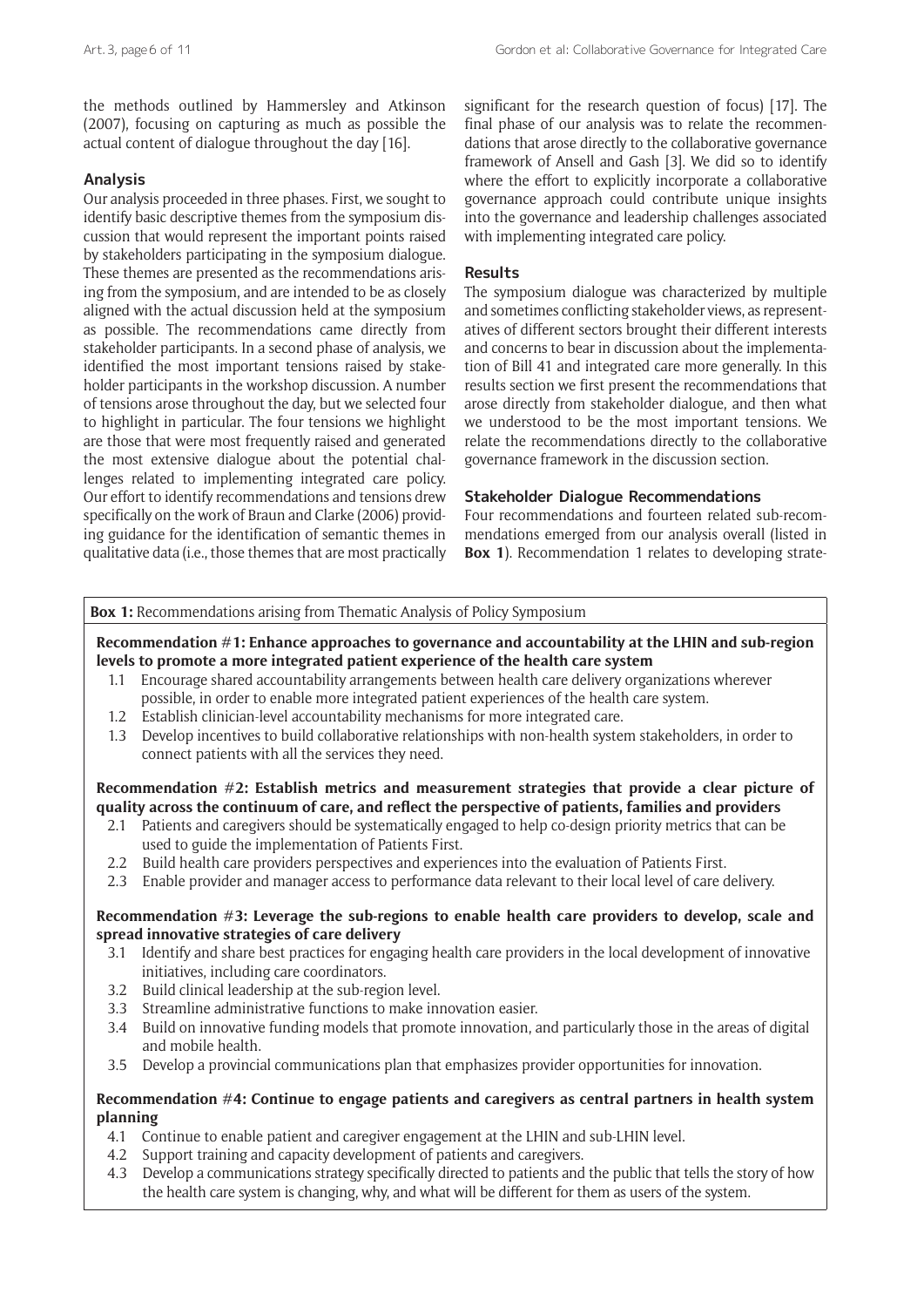gies for governance and accountability that can help to promote a more integrated health system that focuses on the needs and wishes of patients and families. This theme was informed by the clear recognition among symposium participants that existing accountability structures can discourage stronger collaboration between organizations. A number of suggestions were put forward during the dialogue, focused on thinking more creatively about the links between governance structures and the actual delivery of patient care. Challenges persist in this domain related to bureaucratic red tape that prevents collaboration between healthcare providers and social service agencies such as housing providers from working more closely together to serve the same patients. For this reason, governance and accountability structures which incentivize collaboration between health and social care providers are needed.

The second recommendation relates to identifying relevant metrics in ways that can leverage the knowledge available within the health system. This recommendation stems from the notion that effective quality improvement and health system change relies on the availability and use of accurate data that is relevant at the sub-region level. At present, collecting this data at local, population-specific levels is ad-hoc and inconsistent. Participants suggested that more careful thought was required when developing these metrics, as they provide a fundamental incentive driving organizational action in health and social care.

The third recommendation was developed based on the recognition that health system innovation is dependent on those working at the local-level, and therefore relates to the strategies needed to leverage the creativity and interest of health care providers and managers to enable innovation. Framed in terms of strategies to promote the scale and spread of innovations, this theme focused on topics such as the sharing of best practices and removing administrative barriers which often prevent cliniciandriven adoption of innovations. The development of innovative funding models which incentivize providers to adopt digital health tools in their practices is a prominent example of this endeavor.

The final recommendation is related to a continued commitment to patient and caregiver engagement throughout all of the other processes. Although this is being increasingly recognized in the planning of policy by the Government of Ontario, participants voiced their interest in ensuring that patients and caregivers were the central consideration of policy and planning at the provincial and local levels.

## **Tensions in the Implementation of Integrated Care Policy**

#### **Tension 1: Sharing Accountability across Organizations**

One of the more controversial suggestions arising from the symposium is presented in Recommendation 1.1. This recommendation encourages shared accountability arrangements between health care delivery organizations wherever possible, in order to enable more integrated patient experiences of the health care system. Many organizations in the current health care landscape in Ontario report to independent boards of directors, based on activities identified as strategically important at the organizational level. However, there was widespread understanding at the symposium that effective integration of care in Ontario requires the coordinated efforts of organizations working toward the same goal. One innovative approach to accomplish such coordinated action is to hold organizations accountable for goals that require collaboration to achieve, such as population-level metrics at the subregion level (e.g., reducing the frequency of hospitalization caused by exacerbations of certain chronic diseases). Despite an apparent consensus that shared accountability mechanisms would be extremely helpful for efforts to promote more integrated care in local areas, symposium participants expressed skepticism about whether this is a realistic goal for health policy.

## **Tension #2: Establishing Standards versus Standardizing Practices**

One of the primary purposes of structuring the provincial health system into smaller geographic regions is to enable local leaders to identify important local needs and generate novel approaches to address those needs. This represents the promotion of innovation in integrated care at the local level, based on the effort to implement models of care that make the most sense at the local level. However, at the symposium this viewpoint was countered by those emphasizing the importance of standardized practices across the entire province in order to minimize unexplained variations in care. Like many health systems in high-income countries, the health system in Ontario has substantial unexplained variations in care [18], including in models of integrating home care with primary and hospital care. In order to promote equity, those holding this view suggested that more effort should be expended to spread and scale models of integrated care that are shown to work. Differing beliefs about which approach is best was a prominent discussion topic during the symposium, and remains a point for debate in order to inform integrated care policy and management in Ontario and elsewhere.

#### **Tension #3: Pay Inequities and Health Human Resources**

One clear challenge that arose through symposium discussion related to the difficulty faced by home and community care organizations in maintaining a robust and highly trained cadre of health human resources. Although many outstanding health care providers choose to work in the home and community sector, the higher wages and more favorable working conditions in hospitals and primary care draw health care providers out of community settings. The challenge is exacerbated in home and community care by the difficulty in retaining personal support workers (paid carers who work at the homes of individuals needing help to remain independent). There is no simple solution to these challenges, particularly under resource constrained circumstances in which health systems find themselves around the world. However, identifying novel models of staffing and deployment, and opportunities to enhance the pay and improve the conditions of work for home and community care service providers, was deemed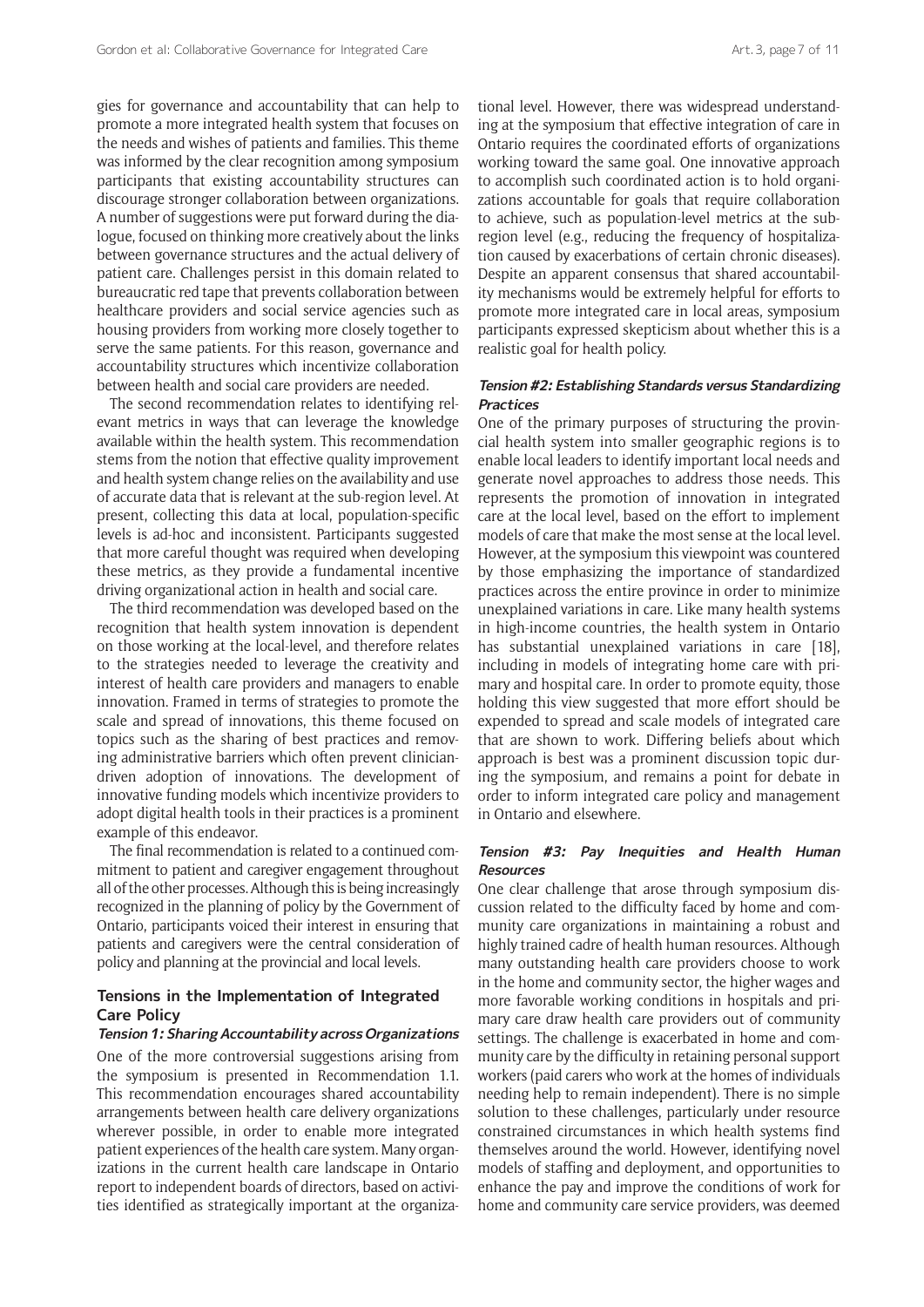an important tension in the effort to implement the policy reforms of focus in this paper.

**Tension #4: Data Availability to Inform Improvement** The suggestion that data should be better used to understand practice patterns and outcomes according to the Triple Aim had clear consensus among symposium participants. However, participants also raised the issue of the wide variation in how organizations collect data for internal purposes, and the inconsistent collection of performance data by health system planners (i.e., the Local Health Integration Networks and the Ministry of Health and Long-Term Care) across sectors of the health system. The lack of capacity to systematically collect meaningful data, lack of infrastructure, and lack of new resources for such activity were identified as clear barriers to moving this agenda forward. Infrastructure for data collection and analysis is also something that requires new resources to produce, raising the issue of how resources might be allocated across a number of pressing health system needs that participants considered to be prerequisites to effective implementation of integrated care policy.

## **Discussion**

The recommendations and tensions identified from the symposium dialogue are highly relevant for the effort to promote collaborative governance in the context of an evolving policy environment. Each of the recommendations relates to particular governance strategies that are important for integrated care. However, the tensions raised illustrate that there are particular starting conditions that need to be acknowledged and a number of remaining conceptual issues to be addressed for a truly collaborative approach to governance of integrated care to be achieved in this policy setting. In this discussion section, we outline the ways in which the recommendations arising from the symposium could be strengthened by incorporating a more explicit approach to collaborative governance based upon the framework outlined by Ansell and Gash [3]. We then describe the unique challenges posed by an environment of policy change in the effort to achieve collaborative governance for integrated care, with reference to the situation in Ontario.

## **Contributions to our Recommendations**

In relation to the findings of our symposium on implementing integrated care in Ontario, Ansell and Gash [3] highlight several key points that could further advance our recommendations (see **Table 1**). First, by illustrating the importance of power or resource imbalances and the historical conditions in which these are situated, they emphasize the importance of acknowledging the possibility of institutionalized tension before the collaborative process begins. In relation to integrated care, this would suggest that discussing the challenges arising from potential imbalances between sectors of health and social care systems (e.g., funding imbalance between acute care and social care) could promote more positive dialogue and collaboration.

Second, Ansell and Gash [3] describe the importance of clear ground rules governing the actual processes by which people from different organizations or sectors interact in the collaborative process. By ruling particular topics or issues in or out of discussion, clear ground rules can further specify the targets of conversation and enhance goal-oriented collaboration across stakeholder groups for more integrated care.

Third, the value of intermediate outcomes as a motivating influence for challenging collaborations is explicitly acknowledged in the collaborative governance model. By selecting metrics that allow for "small wins" early in the collaborative process, leaders can better promote a positive orientation toward the collaboration among all stakeholders involved.

Fourth, Ansell and Gash (2008) clarify the importance of face-to-face meetings in order to build trust. This point was overlooked in the symposium recommendations, and we acknowledge this is central to achieving successful collaborations for integrated care. Face-to-face meeting demonstrates commitment to the collaborative process and represents an important strategy to generate shared understanding among stakeholders.

Fifth, a specific leader is identified in the model of collaborative governance to spearhead and coordinate the collaborative initiative. Although individual leaders tend to emerge throughout the course of implementing integrated care and quality transformation [19], explicitly identifying this person (or small group of people) a priori can help to further clarify the collaborative process. Where challenges arise during the collaboration, the leader is then able to facilitate solutions and prioritize group cohesion.

Sixth, whereas our recommendations have recognized the importance of systematically incorporating patient experiences and views, the collaborative governance model recasts this issue as one of potential institutionalization. What processes and values have been institutionalized, through particular policies and rules that might interfere with authentic patient engagement [20]? By highlighting that patient engagement must be thoroughly institutionalized by being built into the policies and procedures for integrated care initiatives, the collaborative governance model points toward new avenues for patient engagement beyond the ad hoc inclusion of patients and caregivers in sporadic program decision-making.

In summary, the model of collaborative governance outlined by Ansell and Gash (2008) encourages researchers and practitioners to view the effort to achieve integrated care through a broader framework that acknowledges the many influences on collaborative behaviour involving governing bodies in the public sector. These enhancements to our recommendations should help to inform the effort to engage managers and clinician leaders in the generation and implementation of integrated care initiatives, highlighting the important roles they can play in promoting stronger collaboration at the governance level across stakeholder groups. Though the recommendations and tensions discussed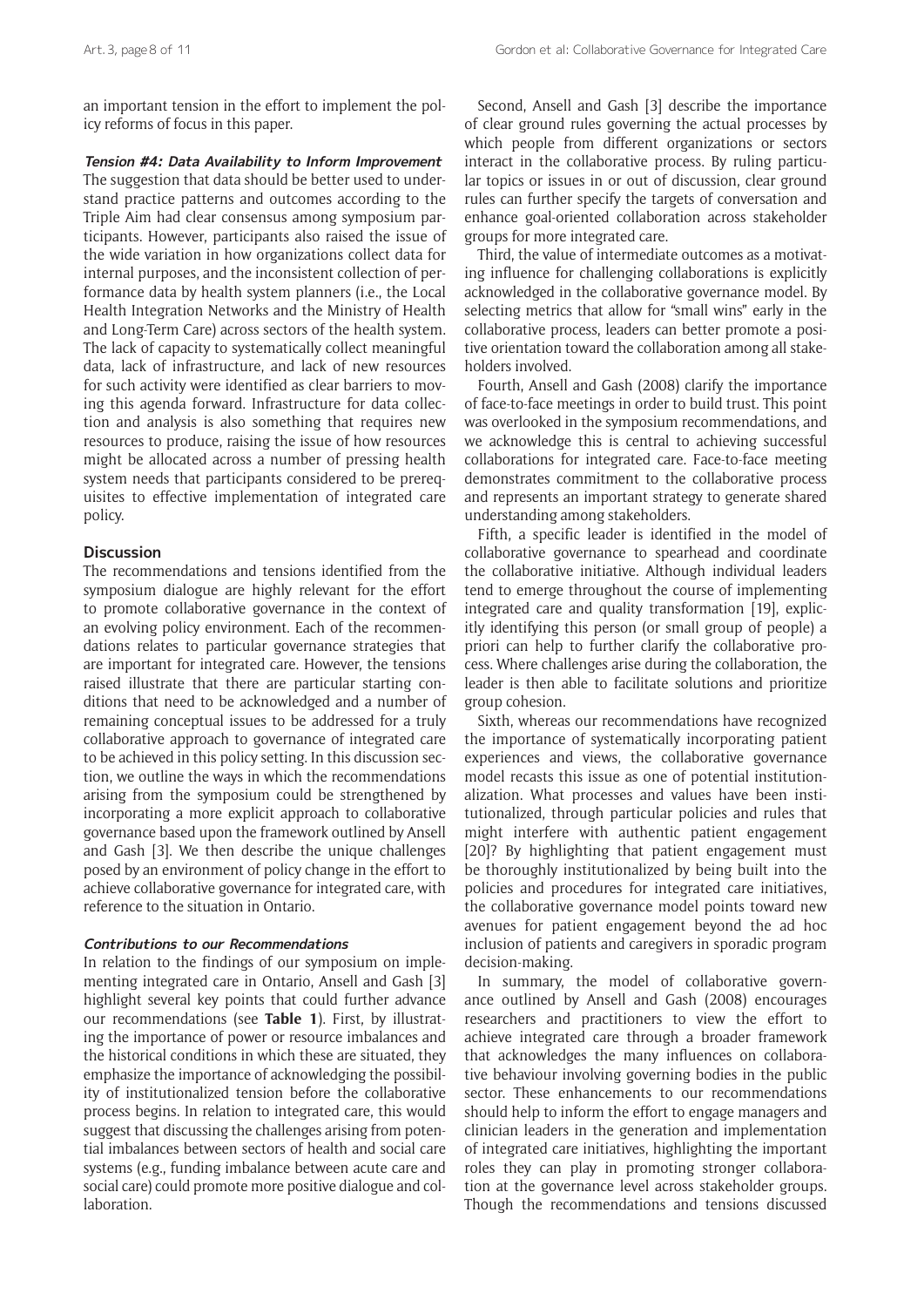#### **Table 1:** Collaborative Governance: Enhancing the Symposium Recommendations.

|                                                                                                                                                                                                          | <b>Symposium Recommendations</b>                                                                                                                                                                                                                                                                                                                                                     | <b>Alterations from Collaboration Governance</b>                                                                                                                                                                                                                                                                                                                                    |
|----------------------------------------------------------------------------------------------------------------------------------------------------------------------------------------------------------|--------------------------------------------------------------------------------------------------------------------------------------------------------------------------------------------------------------------------------------------------------------------------------------------------------------------------------------------------------------------------------------|-------------------------------------------------------------------------------------------------------------------------------------------------------------------------------------------------------------------------------------------------------------------------------------------------------------------------------------------------------------------------------------|
| Recommendation #1: Enhance approaches to governance and accountability at the LHIN and sub-region levels to<br>promote a more integrated patient experience of the health care system                    |                                                                                                                                                                                                                                                                                                                                                                                      |                                                                                                                                                                                                                                                                                                                                                                                     |
| 1.1<br>1.2                                                                                                                                                                                               | Encourage shared accountability arrangements between<br>health care delivery organizations wherever possible, in<br>order to enable more integrated patient experiences of<br>the health care system.<br>Establish clinician-level accountability mechanisms for<br>more integrated care.                                                                                            | <b>Starting Conditions:</b> Collaborative governance involves an<br>explicit recognition of power or resource imbalances and<br>historical dimensions that influence whether and how cur-<br>rent collaboration unfolds. These dimensions are important<br>considerations for any novel approaches to sharing account-<br>ability agreements and incentives acting on stakeholders. |
| 1.3                                                                                                                                                                                                      | Develop incentives to build collaborative relationships<br>with non-health system stakeholders, in order to connect<br>patients with all the services they need.                                                                                                                                                                                                                     | <b>Institutional Design:</b> Collaborative governance suggests<br>that clear ground rules for engaging in collaborative work<br>that do not unduly privilege any party drive the success of col-<br>laborative governance approaches. Such ground rules would<br>be an important part of an approach to shared accountability.                                                      |
| Recommendation #2: Establish metrics and measurement strategies that provide a clear picture of quality across the<br>continuum of care, and reflect the perspective of patients, families and providers |                                                                                                                                                                                                                                                                                                                                                                                      |                                                                                                                                                                                                                                                                                                                                                                                     |
| 2.1<br>2.2<br>2.3                                                                                                                                                                                        | Patients and caregivers should be systematically engaged<br>to help co-design priority metrics that can be used to<br>guide the implementation of Patients First.<br>Build health care providers perspectives and experiences<br>into the evaluation of Patients First.<br>Enable provider and manager access to performance<br>data relevant to their local level of care delivery. | Intermediate Outcomes: Collaborative governance sug-<br>gests that "small wins" are an important component of the<br>success of collaborative initiatives. Selecting metrics that can<br>represent short-term successes would be an important addi-<br>tion to the development of metrics for integrated care in our<br>recommendations.                                            |
| Recommendation #3: Leverage the sub-regions to enable health care providers to develop, scale and spread innova-<br>tive strategies of care delivery                                                     |                                                                                                                                                                                                                                                                                                                                                                                      |                                                                                                                                                                                                                                                                                                                                                                                     |
| 3.1                                                                                                                                                                                                      | Identify and share best practices for engaging health<br>care providers in the local development of innovative<br>initiatives, including care coordinators.                                                                                                                                                                                                                          | The Collaborative Process: Collaborative governance out-<br>lines the centrality of trust building to successful collabora-<br>tion for complex problems, suggesting that face-to-face meet-                                                                                                                                                                                        |
| 3.2<br>3.3                                                                                                                                                                                               | Build clinical leadership at the sub-region level.<br>Streamline administrative functions to make innovation<br>easier.                                                                                                                                                                                                                                                              | ings are essential to building trust. In order to accomplish<br>the goals identified in these recommendations, stakeholders<br>must meet face-to-face and commit to the process out-                                                                                                                                                                                                |
| 3.4                                                                                                                                                                                                      | Build on innovative funding models that promote<br>innovation, and particularly those in the areas of digital<br>and mobile health.                                                                                                                                                                                                                                                  | lined in order to successfully share best practices. Doing so is<br>the primary mechanism by which shared understanding is<br>achieved.                                                                                                                                                                                                                                             |
| 3.5                                                                                                                                                                                                      | Develop a provincial communications plan that<br>emphasizes provider opportunities for innovation.                                                                                                                                                                                                                                                                                   | Facilitative Leadership: Strong leadership that encourages a<br>belance of permeetings and perticipation is seen to promote                                                                                                                                                                                                                                                         |

balance of perspectives and participation is seen to promote successful collaborative governance. Identifying individuals to explicitly **lead the collaborative process** will support successful collaboration.

## **Recommendation #4: Continue to engage patients and caregivers as central partners in health system planning**

- 4.1 Continue to enable patient and caregiver engagement at the level of the LHINs and sub-regions.
- 4.2 Support training and capacity development of patients and caregivers.
- 4.3 Develop a communications strategy specifically directed to patients and the public that tells the story of how the health care system is changing, why, and what will be different for them as users of the system.

**Institutional Design:** To the extent that patients' views should be incorporated in the collaborative governance process, the involvement of patients must be a **systematic element of the institutions** in which collaborative governance takes place.

in this paper are for managerial and clinician audiences, policymakers play a central role in mitigating barriers to their implementation by promoting policies which enable collaboration. This requires policymakers to review and amend current policies to support these initiatives and to be mindful of these issues while drafting future policies.

## **Collaborative Governance and Policy Change**

In this paper we have presented the key features of an evolving policy environment, and presented a set of recommendations for ways in which health care leaders can promote the implementation of more integrated care using collaborative governance strategies in a changing context. Health system stakeholders in Ontario are cur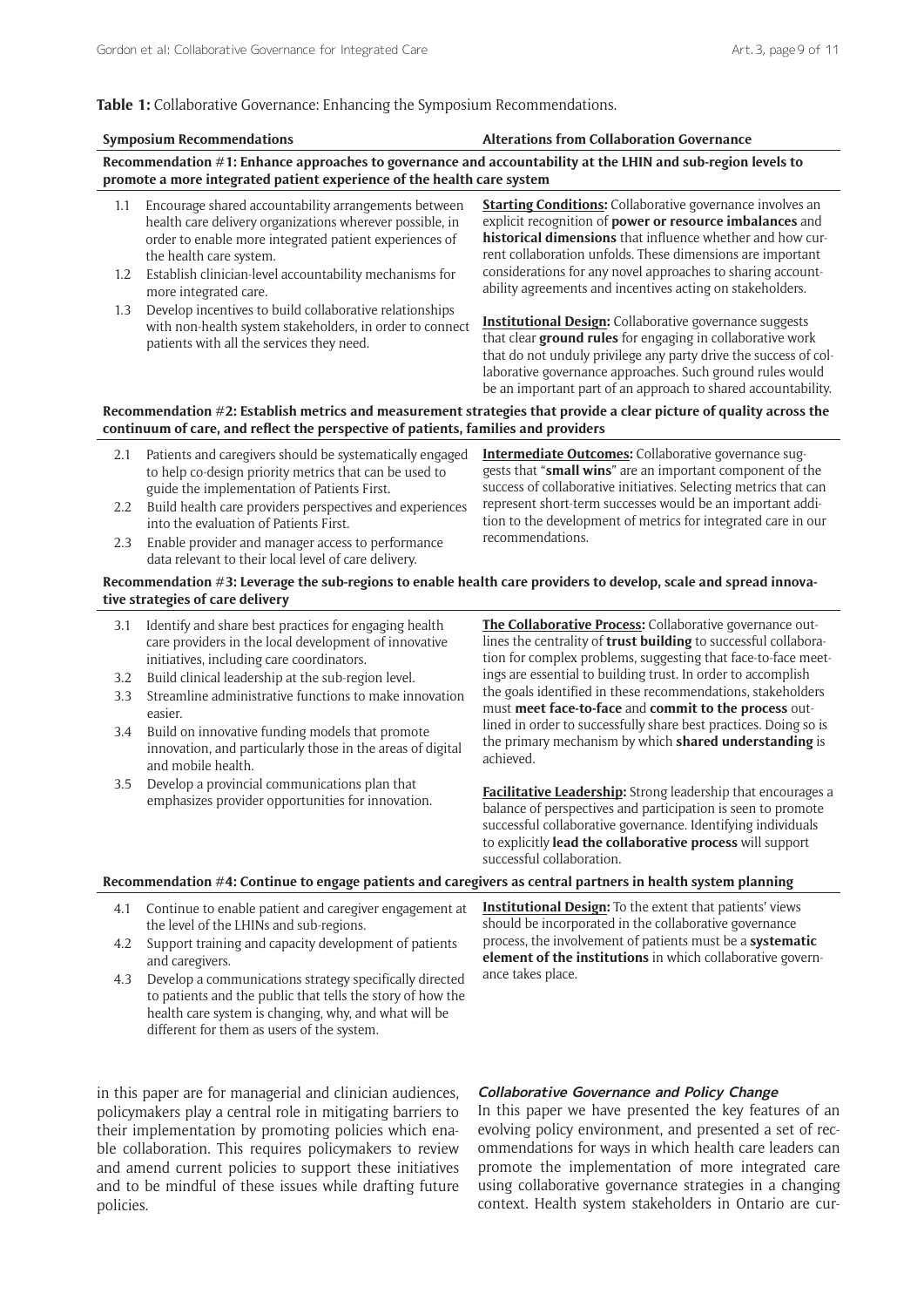rently determining how to proceed with their ongoing efforts at implementing more integrated care as the current government puts into place its new policy objectives. Drawing on the collaborative governance framework, we identify two challenges to the effort to produce collaborative governance posed by the policy changes in Ontario, and suggest that these challenges apply more broadly to the effort to implement integrated care in any changing policy environment.

The first challenge posed by the changing policy environment in Ontario is the lack of any consistent institutional design in which collaborative governance could take place. The institutions governing collaboration stand to change quite drastically as the details of the new policy become clearer, and teams have been forced to question existing collaborative arrangements as a result. As the new policy institutes a new funding mechanism, teams will need to re-visit the work they have already accomplished regarding aligning resources to deliver more coordinated care. As the existing institutional framework for supporting integrated care changes, so too will organizations' strategies for collaborating with other organizations. The changes to the institutional environment present yet another contingency to be considered by health care leaders as they work to advance a more integrated agenda.

The second challenge arising from the environment of policy change relates to the availability of stable facilitative leadership. The collaborative governance model specifies that public actors are the group who initiate collaborations that benefit from collaborative governance arrangements and often take on the facilitator role. With the dissolution of the Local Health Integration Networks that is mandated by the new policy in Ontario, the public actors who had been providing that facilitative leadership will no longer be available to support collaborative efforts. Furthermore, it is unclear whether those supporting collaboration through facilitative leadership are being eliminated as a resource-saving measure, or whether they will reappear in a new form when the dust settles. These observations raise the important question: Where will facilitative leadership come from to support collaborative governance in ongoing collaborative arrangements?

## **Conclusion**

In this paper we have presented a set of recommendations and tensions arising from a policy stakeholder dialogue on the implementation challenges associated with integrated care policy in Ontario. We examined the recommendations from the perspective of collaborative governance, identifying a number of actionable strategies to enhance the recommendations inspired by a collaborative governance approach to integrated care. The two challenges we identify here pertain especially to the realities of implementing integrated care when political parties change in a continuous cycle in many governments around the world. Political parties determine policy, and policy stipulates the funding and health system structures in which health care leaders and providers must deliver health services.

These observations lead to a concrete recommendation for policymakers as they move to enact health policy changes that could be highly disruptive for the ongoing work of making integrated care a reality: Consider the ways in which any new policy change might disrupt elements of collaborative governance that are truly essential for integrated care, such as institutional arrangements that encourage collaboration and the availability of leadership to facilitate change. Although these insights have been addressed before in literature on the governance of integrated care [21, 22], this is the first we have seen them highlighted specifically in the context of a broader understanding of the collaborative governance arrangements that might better support integrated care. Where policymakers are able to better anticipate the impacts of policy change on these important features of collaborative governance, stakeholders can be better prepared to ensure the necessary conditions are in place to maintain successes already achieved in building partnerships for new models of integrated care. We believe this is feasible and would enhance the ways in which integrated care policy can be understood and adopted by health care stakeholders.

## **Reviewers**

Nassera Touati, ENAP (école nationale d'Administration Publique). Quebec, Canada.

One anonymous reviewer.

## **Competing Interests**

The author has no competing interests to declare.

## **References**

- 1. **Leijten F, Struckmann V, Ginneken E, Czypionka T, Kraus M, Reiss M, Tsiachistas A, Boland M, de Bont A, Bal R, Busse R, Rutten-van Molen M.** The SELFIE framework for integrated care for multimorbidity: Development and description. *Health Policy*, 2018; 122(1). DOI: [https://doi.org/10.1016/](https://doi.org/10.1016/j.healthpol.2017.06.002) [j.healthpol.2017.06.002](https://doi.org/10.1016/j.healthpol.2017.06.002)
- 2. **Wodchis W, Ashton T, Baker G, Sheridan N, Kuluski K, McKillop A, Miller A, Parsons J, Kenealy T.** A Research Program on Implementing Integrated Care for Older Adults with Complex Health Needs (iCOACH): An International Collaboration. *International Journal of Integrated Care*, 2018; 18(2). DOI:<https://doi.org/10.5334/ijic.4160>
- 3. **Ansell C, Gash A.** Collaborative Governance in Theory and Practice. *Journal of Public Administration Research and Theory*, 2008; 18(4): 543–571. DOI: <https://doi.org/10.1093/jopart/mum032>
- 4. **Wodchis W, Dixon A, Anderson G, Goodwin N.** Integrating care for older people with complex needs: key insights and lessons from a seven-country cross-case analysis. *International Journal of Integrated Care*, 2015; 15(e021). DOI: [https://doi.](https://doi.org/10.5334/ijic.2249) [org/10.5334/ijic.2249](https://doi.org/10.5334/ijic.2249)
- 5. **Leutz W.** Five Laws for Integrating Medical and Social Services: Lessons from the United States and the United Kingdom. *The*